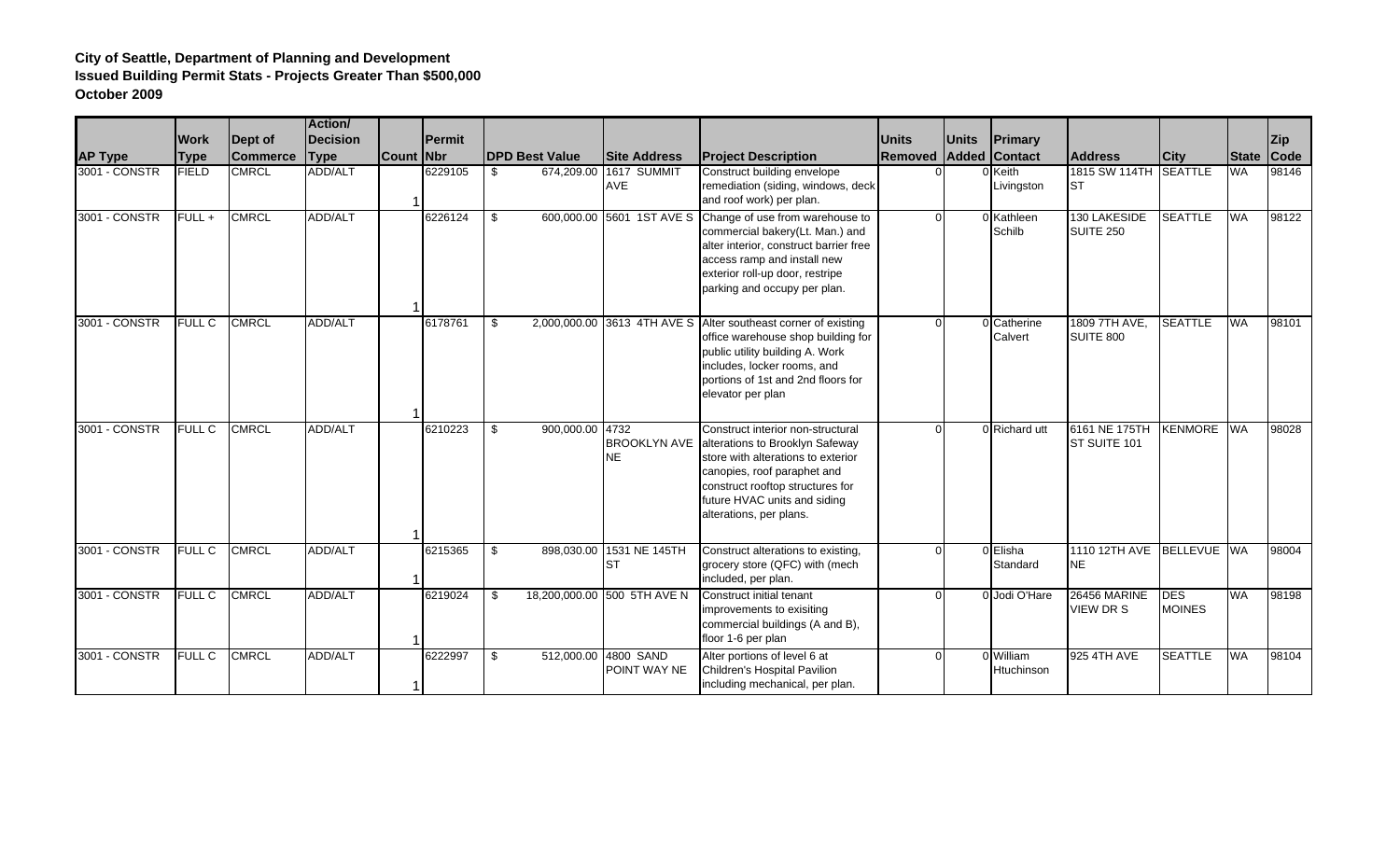|                            |               |                 | <b>Action</b>   |           |                |                       |                                             |                                                                                                                                                                                                                                               |              |              |                        |                                         |                             |              |                 |
|----------------------------|---------------|-----------------|-----------------|-----------|----------------|-----------------------|---------------------------------------------|-----------------------------------------------------------------------------------------------------------------------------------------------------------------------------------------------------------------------------------------------|--------------|--------------|------------------------|-----------------------------------------|-----------------------------|--------------|-----------------|
|                            | <b>Work</b>   | Dept of         | <b>Decision</b> |           | <b>IPermit</b> |                       |                                             |                                                                                                                                                                                                                                               | <b>Units</b> | <b>Units</b> | Primary                |                                         |                             |              | <b>Zip</b>      |
| <b>AP Type</b>             | <b>Type</b>   | <b>Commerce</b> | <b>Type</b>     | Count Nbr |                | <b>DPD Best Value</b> | <b>Site Address</b>                         | <b>Project Description</b>                                                                                                                                                                                                                    | Removed      | Added        | <b>Contact</b>         | <b>Address</b>                          | <b>City</b>                 | <b>State</b> | $\mathsf{Code}$ |
| 3001 - CONSTR              | <b>FULL C</b> | <b>INST</b>     | <b>ADD/ALT</b>  |           | 6210433        | \$<br>2,800,000.00    | 305 HARRISON<br><b>I</b> ST                 | Landscape Improvement, including<br>retaining walls & grading, between<br>Intiman Theatre, Repertory<br>Theatre, Mercer St, and<br>Republican St. Construct entry<br>canopy to Reperatory and Intiman<br>theatres at Seattle Center per plan. |              |              | 0 Layne Cubell         | 305 HARRISON<br>ST ROOM 109             | <b>SEATTLE</b>              | <b>WA</b>    | 98109           |
| 3001 - CONSTR              | FULL C        | <b>INST</b>     | ADD/ALT         |           | 6221090        | \$                    | 2,266,929.00 516 3RD AVE                    | Construct mechanical penthouse<br>on roof of King County Courthouse<br>per plan                                                                                                                                                               |              |              | 0 Daniel<br>Whitlock   | 5005 3RD AV S                           | <b>SEATTLE</b>              | <b>WA</b>    | 98134           |
| 3001 - CONSTR              | <b>FULL C</b> | <b>INST</b>     | ADD/ALT         |           | 6221091        | \$                    | 2,868,662.00 500 5TH AVE                    | Construct mechanical penthouse<br>on roof of King County Correctional<br>Facility per plan                                                                                                                                                    |              |              | 0 Daniel<br>Whitlock   | 5005 3RD AV S                           | <b>SEATTLE</b>              | <b>WA</b>    | 98134           |
| 3001 - CONSTR              | FULL C        | <b>INST</b>     | ADD/ALT         |           | 6223620        | \$                    | 1,221,800.00 4103 MEMORIAL<br><b>WAY NE</b> | Install removed bld from elsewhere<br>on U of W campus on new<br>foundation with new entry portico,<br>exterior stairs, terrace and<br>reconstruct masonry chimney for<br>comm bldg, mechnical included per<br>plans.                         | $\Omega$     |              | 0 Jodi O'Hare          | <b>26456 MARINE</b><br><b>VIEW DR S</b> | <b>DES</b><br><b>MOINES</b> | <b>WA</b>    | 98198           |
| <b>COMMERCIAL ADD ALT</b>  |               |                 |                 | 11        |                | 32,941,630.00<br>\$   |                                             |                                                                                                                                                                                                                                               | $\mathbf{0}$ |              |                        |                                         |                             |              |                 |
| 3001 - CONSTR              | $FULL +$      | <b>MF</b>       | ADD/ALT         |           | 6216613        | \$                    | <b>NE</b>                                   | 800,000.00 14040 15TH AVE Alterations to remove and replace<br>siding/windows and rot damaged<br>framing of existing Multi-family<br>bldg per plans                                                                                           |              |              | 0 Valerie<br>Bartholme | 8709 21ST AV<br><b>NW</b>               | <b>SEATTLE</b>              | <b>WA</b>    | 98117           |
| 3001 - CONSTR              | FULL+         | <b>MF</b>       | ADD/ALT         |           | 6226247        | \$                    | 1,321,000.00 2331 42ND AVE<br><b>SW</b>     | Exterior alterations to existing<br>mixed use building per plan.                                                                                                                                                                              |              |              | 0 Clemens<br>Rossell   | 80 YESLER<br>WAY SUITE 200              | <b>SEATTLE</b>              | <b>WA</b>    | 98104           |
| <b>MULTIFAMILY ADD ALT</b> |               |                 |                 |           |                | 2,121,000.00<br>\$    |                                             |                                                                                                                                                                                                                                               | $\mathbf{0}$ | $\mathbf{0}$ |                        |                                         |                             |              |                 |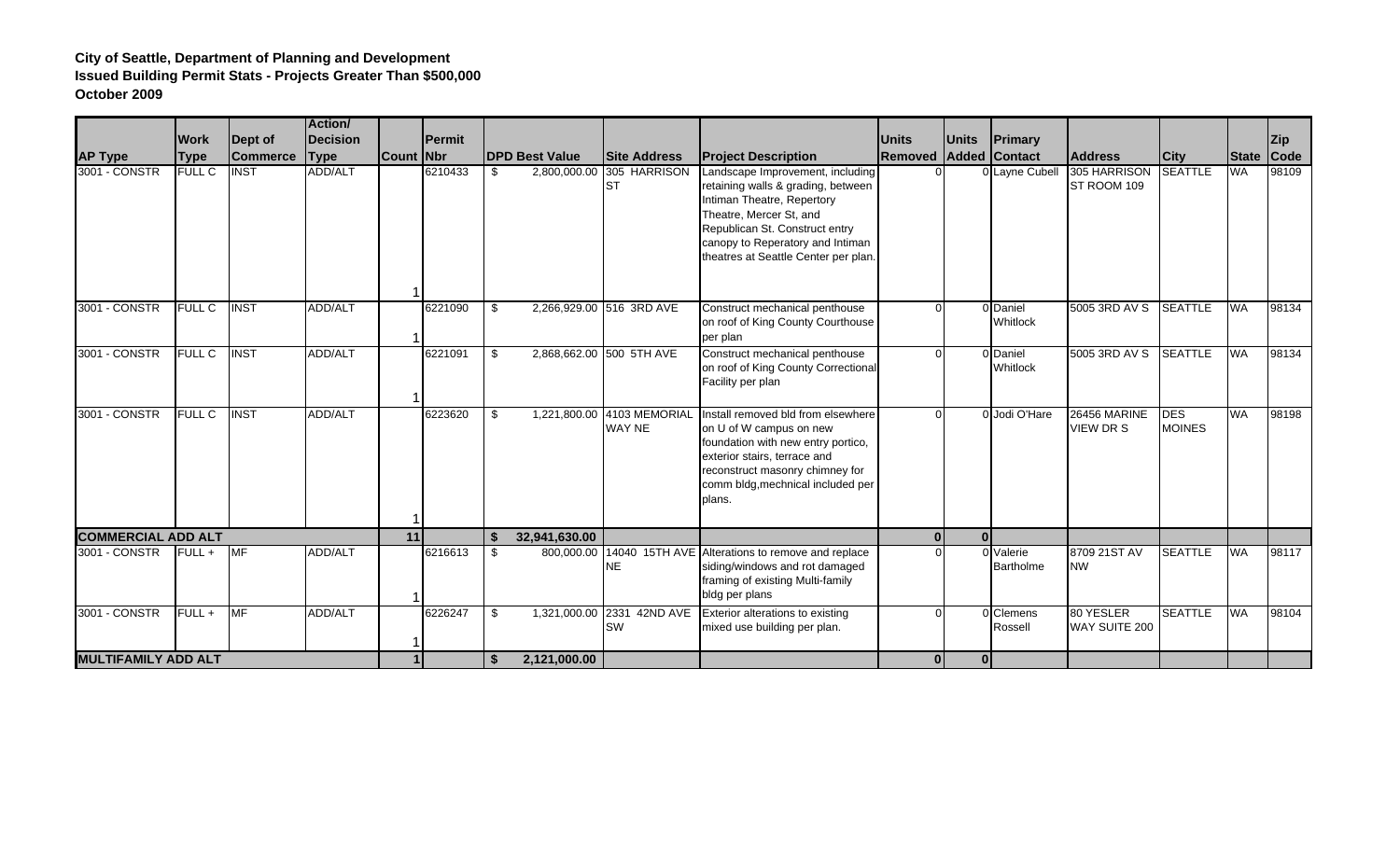|                              |               |                 | <b>Action/</b>    |           |                |                    |                       |                                            |                                                                                                                                                                                                                  |              |              |                            |                                         |                             |              |             |
|------------------------------|---------------|-----------------|-------------------|-----------|----------------|--------------------|-----------------------|--------------------------------------------|------------------------------------------------------------------------------------------------------------------------------------------------------------------------------------------------------------------|--------------|--------------|----------------------------|-----------------------------------------|-----------------------------|--------------|-------------|
|                              | <b>Work</b>   | Dept of         | <b>Decision</b>   |           | <b>IPermit</b> |                    |                       |                                            |                                                                                                                                                                                                                  | <b>Units</b> | <b>Units</b> | Primary                    |                                         |                             |              | <b>Zip</b>  |
| <b>AP Type</b>               | <b>Type</b>   | <b>Commerce</b> | <b>Type</b>       | Count Nbr |                |                    | <b>DPD Best Value</b> | <b>Site Address</b>                        | <b>Project Description</b>                                                                                                                                                                                       | Removed      |              | Added Contact              | <b>Address</b>                          | <b>City</b>                 | <b>State</b> | <b>Code</b> |
| 3001 - CONSTR                | <b>FULL C</b> | SF/D            | ADD/ALT           |           | 6198104        | \$                 |                       | 930,000.00 1065 SUMMIT<br>AVE E            | Construct/remodel, partial<br>demolition, addition, new curb cut<br>& repair to existing retaining walls<br>to existing SFR (Harvard-Belmont<br>historic district) per plan (refer to<br>6180015 ECA exemption). |              |              | 0 Renee Roman              | 1920 EASTLAKE SEATTLE<br>AVE E          |                             | <b>WA</b>    | 98102       |
| <b>SINGLE FAMILY ADD ALT</b> |               |                 |                   |           |                | $\mathbf{\hat{f}}$ | 930,000.00            |                                            |                                                                                                                                                                                                                  | $\mathbf{0}$ | $\Omega$     |                            |                                         |                             |              |             |
| 1004 - MECH                  | <b>FULL C</b> | <b>CMRCL</b>    | <b>MECHANICAI</b> |           | 6211303        | - \$               | 8,500,000.00 2600 SW  | THISTLE ST                                 | Replacing all heating and<br>ventilation system in the existing<br>building, providing the sprinkler<br>system for the entire building                                                                           | $\Omega$     |              |                            | 0 Robert Evans 106 LENORA ST SEATTLE    |                             | <b>WA</b>    | 98121       |
| <b>MECHANICAL</b>            |               |                 |                   |           |                | \$                 | 8,500,000.00          |                                            |                                                                                                                                                                                                                  | $\mathbf{0}$ | $\Omega$     |                            |                                         |                             |              |             |
| 3001 CONSTR                  | FULL C        | <b>CMRCL</b>    | <b>NEW</b>        |           | 6147690        | \$                 |                       | 11,321,377.00 3926 AURORA<br>AVE N         | Construct apartment building with<br>93 dwelling units and 7 live/work<br>units (total 100 units) with below<br>grade parking and occupy per<br>plans.                                                           | $\Omega$     |              | 93 Brenda<br><b>Barnes</b> | 169 WESTERN<br>AVE W                    | <b>SEATTLE</b>              | <b>WA</b>    | 98119       |
| 3001 - CONSTR                | FULL C        | <b>INST</b>     | <b>NEW</b>        |           | 6199259        | \$                 |                       | 4,300,000.00 5350 TALLMAN<br><b>AVE NW</b> | Phase 1 of 2. Establish use and<br>construct new 5-story medical<br>office (Swedish) bldg per plan,<br>structural only. Project includes<br>skybridge to hospital and one<br>canopy in street R-O-W.             |              |              | 0 Gil Jaffe                | 1420 5TH<br><b>AVENUE SUITE</b><br>2400 | <b>SEATTLE</b>              | <b>WA</b>    | 98101       |
| 3001 - CONSTR                | <b>FULL C</b> | <b>INST</b>     | <b>NEW</b>        |           | 6226939        | \$                 |                       | 5,452,840.00 1701 NE GRANT<br><b>I</b> LN  | Phase II of III (foundation and<br>structural for all floors). Construct a<br>new lab building (Molecular<br>Engineering Building @ the<br>University of Washington)                                             | $\Omega$     |              | 0 Jon O'Hare               | 26456 MARINE<br><b>VIEW DR S</b>        | <b>DES</b><br><b>MOINES</b> | <b>WA</b>    | 98198       |
| <b>COMMERCIAL NEW</b>        |               |                 |                   |           |                | \$                 | 21,074,217.00         |                                            |                                                                                                                                                                                                                  | 0            | 93           |                            |                                         |                             |              |             |